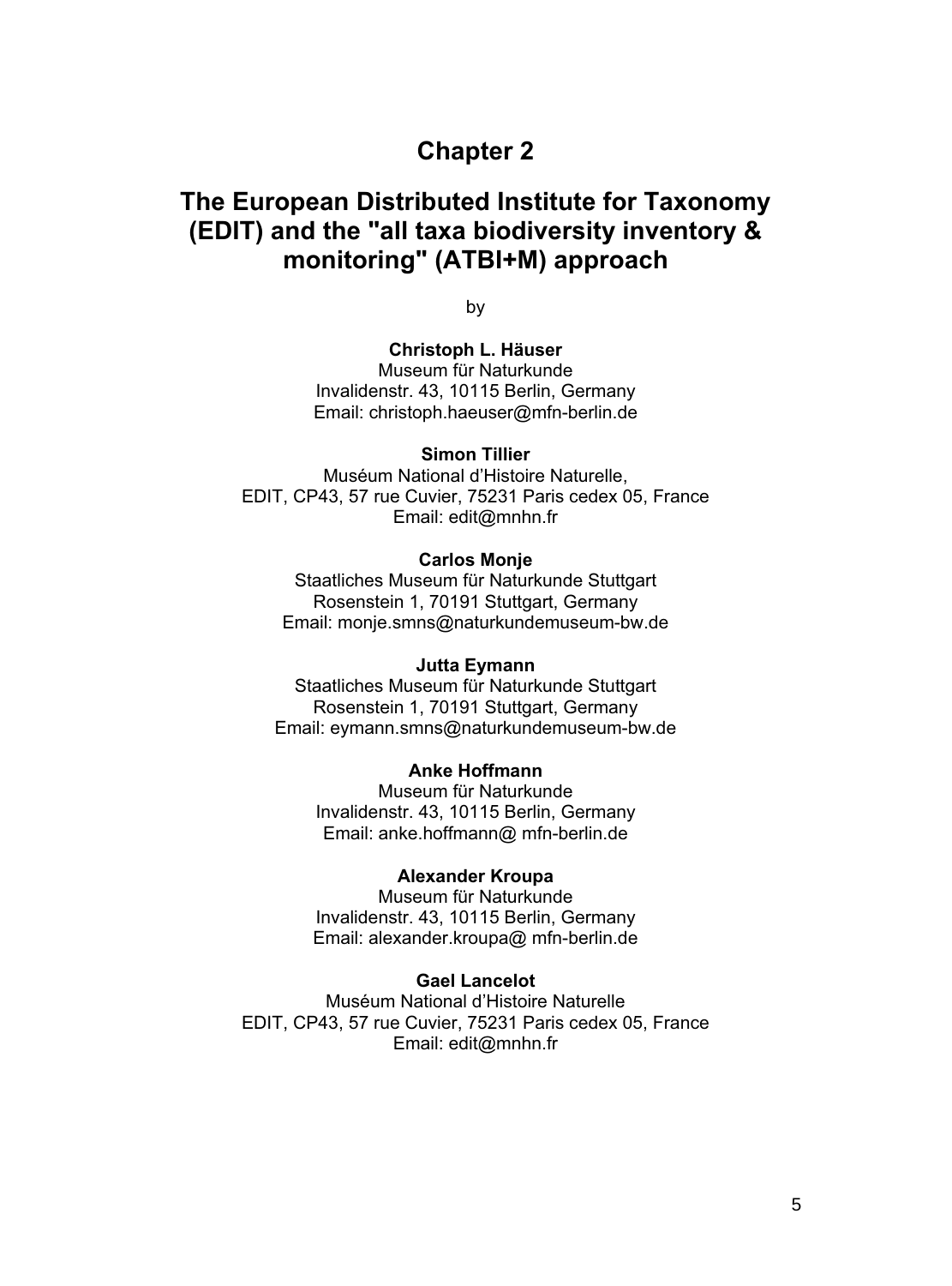# **1. The European Distributed Institute of Taxonomy (EDIT)**

While providing the overall framework for integrating the available knowledge on the Worlds' organisms and thereby linking all biological sciences, taxonomy has been and continues to be not a quickly delivering discipline of research. Rapid progress in taxonomy and systematic is still hampered by a huge degree of fragmentation both in effort, and its deliverables and products. While looking back over more than 250 years of continuing scholarly efforts to catalogue the Worlds organisms, still today there is no single global inventory or directory of just all known species available, and most countries and regions lack current upto-date inventories for large parts of their biota (Soberón & Peterson, 2009). The general challenge facing taxonomy is integrating and making available a vast amount of information scattered across 250 years of literature, in countless biological collections all over the world, on a growing number of websites, and in the minds of taxonomists belonging to hundreds of institutions worldwide. Even today new species descriptions (ca 20,000 each year) are being published scattered across many hundreds of specialist journals and monographs, without even a globally universal index available (Polaszek, 2005). This hampers efficient work even for taxonomists and makes it harder for researchers to increase society's understanding of biodiversity and ecosystems functioning. The increasing need for overcoming this information bottleneck and transforming taxonomy towards a more integrative, modern information science have long been recognized and expressed by scholars within and outside taxonomy (*e.g*., Godfrey, 2002; Mallet & Willmott, 2003; Scoble, 2004; Wheeler & Valdecasas, 2005; Mayo *et al.*, 2008; La Salle *et al*., 2009; Schlick-Steiner *et al*., 2010).

As taxonomy also provides elementary baseline data and an operational framework for biodiversity conservation, biological control, forest management, and many other applied fields (Rosen, 1986; New 1996; McNeely, 2002), this has direct and often far reaching consequences for efforts to reduce biodiversity loss and provide more environmental sustainability. Conservationists, ecologists, and other stakeholders of biodiversity need not only taxonomic checklists and revisions, but also integrated, user-friendly access to species names, as well as the means to identify them, their distribution, and their general biology (Golding & Timberlake, 2003). At present, such access is poor. The challenge for the taxonomic community is to find ways of increasing data quality and providing wider access to information through integration of effort and data sources.

With support from the European Commission under its  $6<sup>th</sup>$  Framework Programme (FP6), the European Distributed Institute of Taxonomy (EDIT: www.e-taxonomy.eu) aims at addressing these problems of information access and management of knowledge in a rapidly changing environment. EDIT is the collective answer of a consortium of 29 leading European, North American and Russian taxonomic institutions to a dedicated call of the European Commission, issued in 2004, for a network in "Taxonomy for Biodiversity and Ecosystem Research" (Tillier *et al.*, 2005). The EDIT network started in 2006 with funding for five years, under the following operational and structural objectives: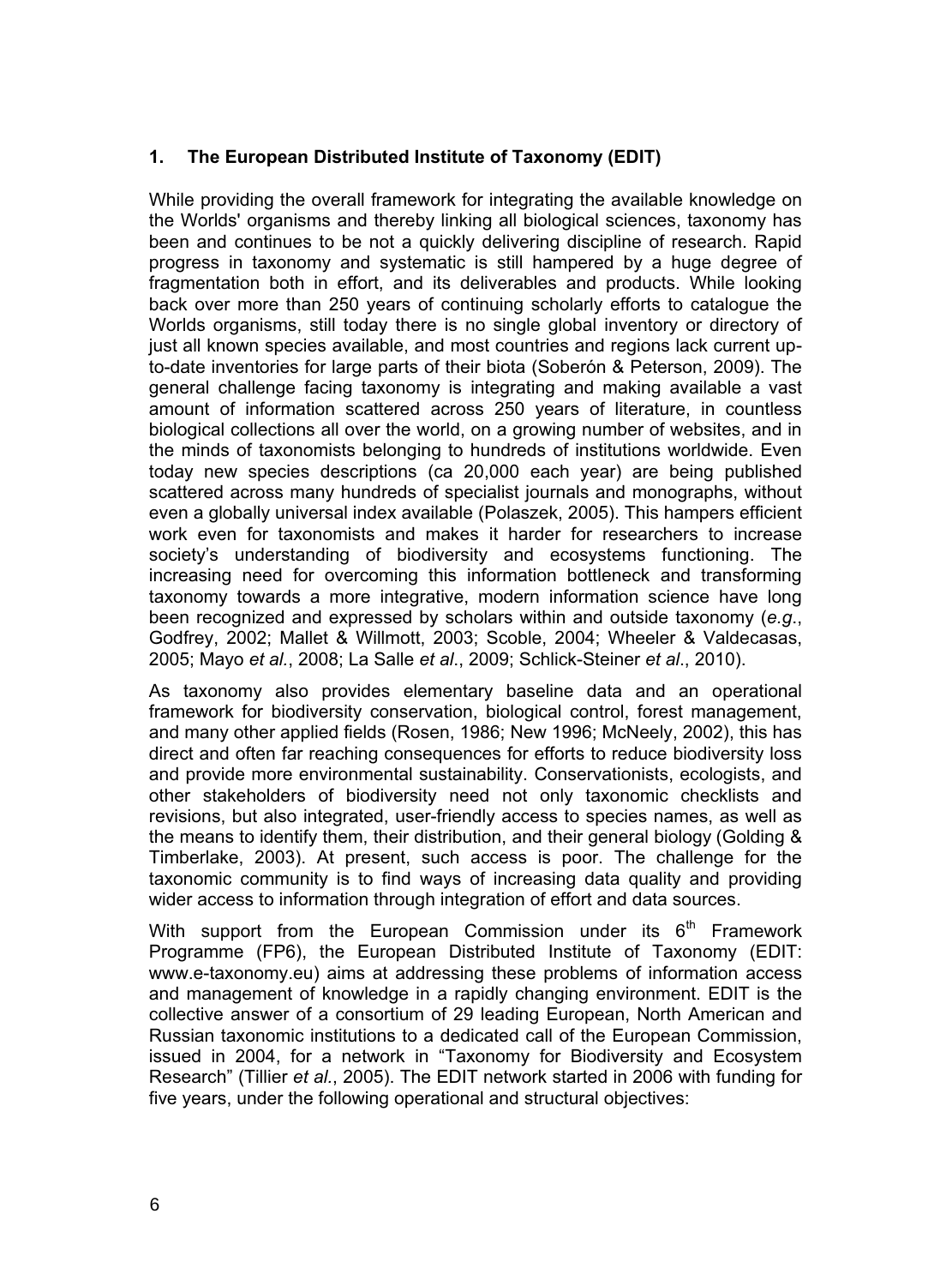- - [1] To reduce fragmentation and to transform taxonomy into an integrated science
- -[2] To strengthen the scientific, technological and information capacities needed for Europe to understand how biodiversity is modified through Global change
- $\bullet$  [3] To progress toward a transnational entity by encouraging durable integration of the most important European taxonomic institutions, forming the nucleus of excellence around and from which institutions and taxonomists can integrate their activities
- - [4] To promote the undertaking of collaborative research developing, improving and utilising the bio-informatics tools and technologies needed
- - [5] To create a forum for stakeholders and end-users for taxonomy in biodiversity and ecosystem research
- $\bullet$  [6] To promote the spreading of excellence to fulfil the needs of biodiversity and ecosystem research for taxonomy based information.

EDIT aims at building a virtual centre of excellence in taxonomy, facilitating interaction and access for providers – the researchers in taxonomy, inside and outside the consortium – as well as for users – researchers in biodiversity and ecosystems, but also all stakeholders involved in biodiversity conservation. The means and activities to progress toward these objectives are structured in seven interacting work packages (WPs) defined by specific integrative objectives (Fig. 1):



**Fig. 1.** The organizational structure of EDIT.

The scientific management and coordination of joint activities is conducted by the Network Office (WP1) and the Network Steering Committee (NSC), coordinated by the Project Leader according to advice provided by the Scientific Advisory Council (SAC), and strategic decisions taken by the Board of Directors (BoD). The organizational structure of EDIT is designed not only to facilitate effective monitoring and reporting of progress, but also to allow the network to develop and flourish over the 5 years of integration, thereby enabling the EDIT network to become the basis of lasting collaboration. The structure allows flexibility for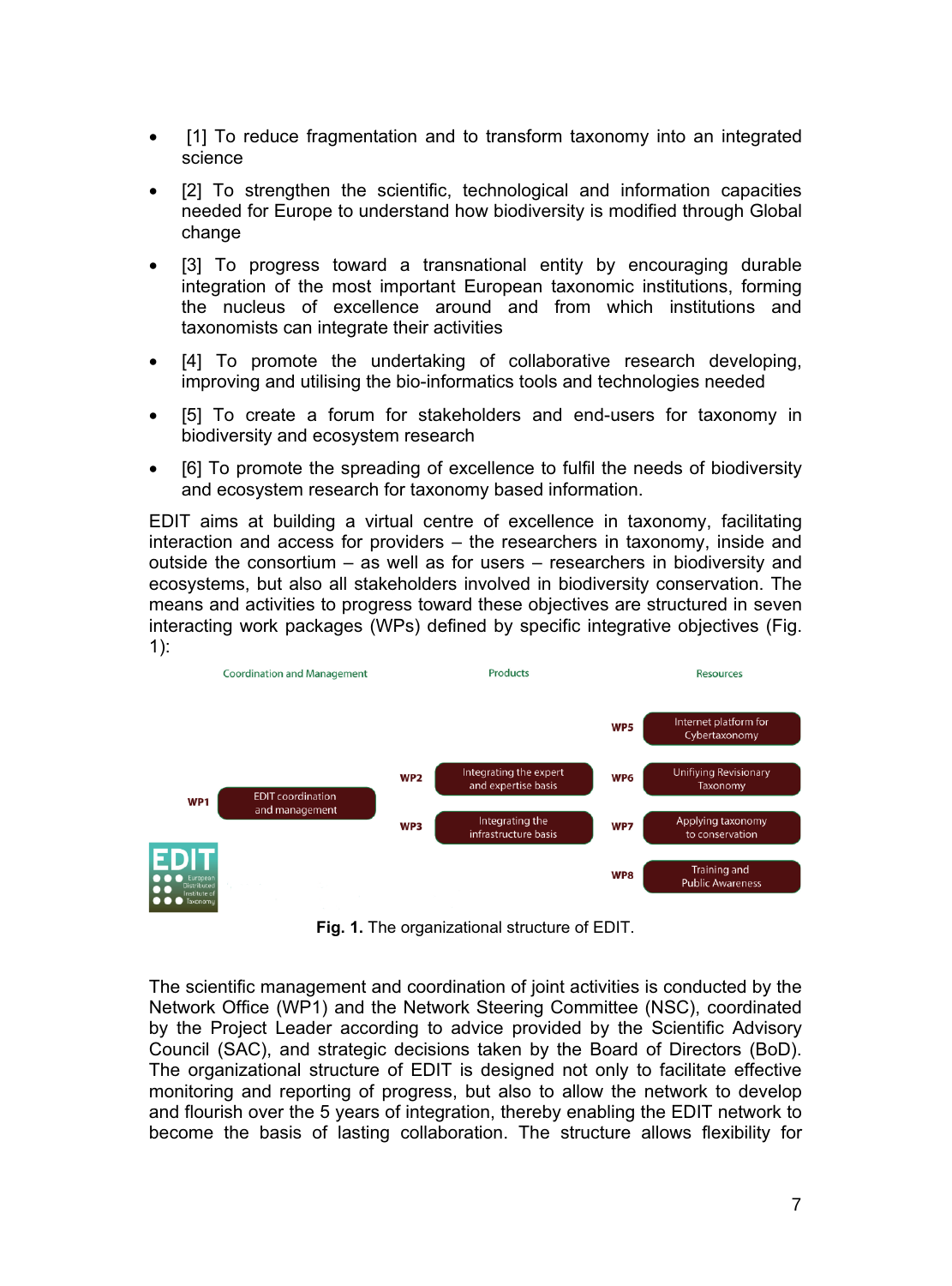institutional members and also promotes shared responsibility for the network's sustainability as well as encouraging both formal and informal channels of communication.

EDIT specifically aims to strengthen the input of taxonomic expertise for biodiversity conservation. Therefore it organizes and supports the participation of taxonomists and other experts in biodiversity inventory and monitoring efforts in protected areas through its Workpackage 7, "Taxonomy for Conservation". The mechanism for achieving this objective is the establishment of "All Taxa Biodiversity Inventories + Monitoring" (ATBI+M) sites for selected protected areas and other areas of specific conservation concern.

# **2. All Taxa Biodiversity Inventories + Monitoring: The ATBI+M approach**

The increasing need of sound taxonomic information and expertise for the successful implementation of biodiversity policies and, especially, conservation management programmes has been expressed widely at European and international fora. With the prevailing political focus on the establishment of an effective global network of protected areas for biodiversity conservation, efforts supporting an efficient inventorying and monitoring of biodiversity in existing and proposed protected areas seem particularly pertinent.

The current state of baseline inventory data and sound monitoring systems for most protected areas, however, is still highly inadequate. Even for generally wellstudied and documented taxa like mammals, birds, vascular plants or groups of special conservation concern, such as species included in red lists or targeted in the European Natura 2000 initiative, existing inventories are not always regularly updated. Often, comparable data sets over larger time intervals documenting changes of the respective species and populations are not available or incomplete, due to the absence of monitoring programmes (Henry et al. 2008). Furthermore, most areas still lack basic inventory data usually for many groups, often comprising the largest parts of biodiversity (e.g., insects, fungi, microorganisms), both in terms of species numbers, biomass, and ecological impact. Sound baseline inventory and monitoring data can provide the most reliable indicators for assessing effects of global environmental change on biodiversity. In more general terms, sound biodiversity inventories based on reliable species identification present elementary pre-requisites for implementing any taxonspecific conservation policy or management, such as the Natura 2000 directive.

### **2.1. What are ATBI+Ms?**

ATBIs are intensive, large-scale efforts to record, identify, and document the entire biodiversity of a given area. EDIT's ATBI+M sites are different from traditional approaches in their longer-term orientation: from an initial species inventory, they will form the basis for future monitoring biodiversity changes over time in an era of global change. Furthermore, all species inventories are based not on mere presence-absence statements, but have to build on geo- and timereferenced primary occurrence data, i.e., actual records of individual organisms at a specific place and time, which can easily be tied to soil, climate, and other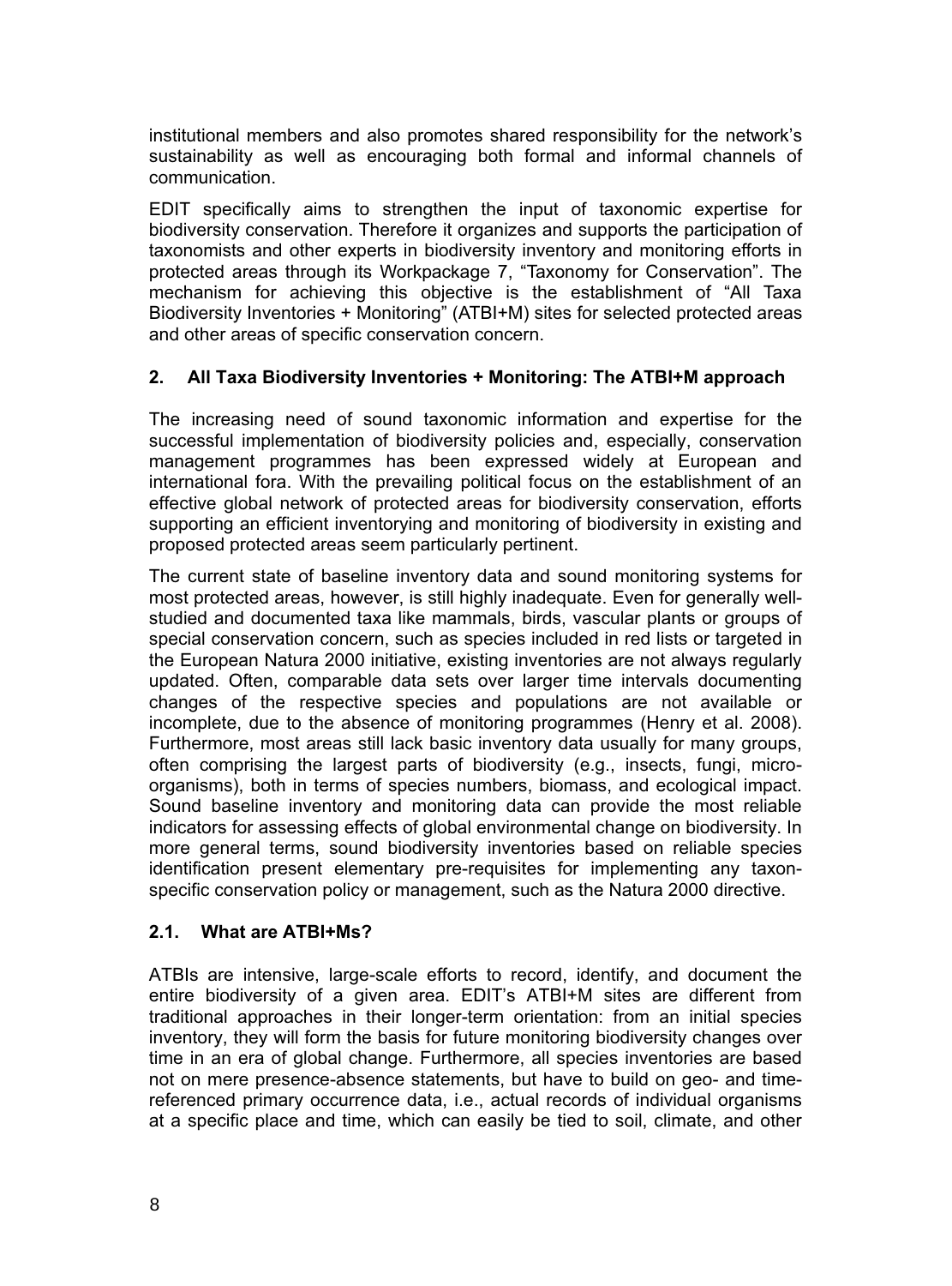abiotic information. It is important to understand that the goals of an ATBI+M include compiling species lists, but that such lists by themselves are of little direct conservation value. An ATBI+M collects information on habitat, distribution, time and date of occurrence for the species observed, abundance, and where possible, life history information. All groups are included and eventually targeted for research, but no one is under the illusion that every single species will be found, at least not over a shorter time span.

# **2.2. How did ATBIs arise?**

The rationale leading to the concept of ATBI is expressed by White & Langdon (2006) as follows: "There is a fundamental flaw in how most parks and other natural reserves have been managed. In general, we have ignored a basic principle that would be fatal in the competitive world of business: we have never attempted a comprehensive inventory of our resources. This is surprising since the clearly stated purpose of most governmental and non-governmental conservation organizations has always been to protect and preserve the natural and cultural resources entrusted to their stewardship. How can we be intelligent stewards if we do not even know what kinds of resources we have, where they are found, their rarity, or, in the case of natural resources, some inkling of their ecological role?"

Dan Janzen, a renowned US ecologist, first conceived the idea and coined the expression of an All Taxa Biodiversity Inventory (ATBI) while conducting research in Costa Rica. Janzen's concern about the rapid loss of tropical biodiversity prompted him to convene an international workshop to develop an approach for completing comprehensive inventories in a short amount of time (Janzen & Hallwachs, 1994). However, an initial attempt for an ATBI in the Area de Conservación Guanacaste in northwestern Costa Rica was terminated in 1996, when the organization responsible for receiving international funding and donations re-directed funds to other scientific endeavours.

In the fall of 1997 a call was issued to interested scientists and other partners to attend a rapidly convened, multi-day conference on the possibility of establishing an ATBI at the Great Smoky Mountains National Park (USA). Conference participants including Dan Janzen and Winnie Hallwachs who attended as advisors agreed that a second attempt for an ATBI was imperative, and that the Smokies was a good venue for such an attempt. As this project was too large for any one park, university, or museum to plan and manage, a new private, nonprofit organization, Discover Life in America (DLIA), was created and eventually incorporated. There were to be three major thrusts or beneficiaries of the project: stewardship, science, and education. Following its establishment the project has seen increased participation, and 6,339 species new to the park have been recorded and 890 new species have been described (Sharkey, 2001; White & Langdon, 2006).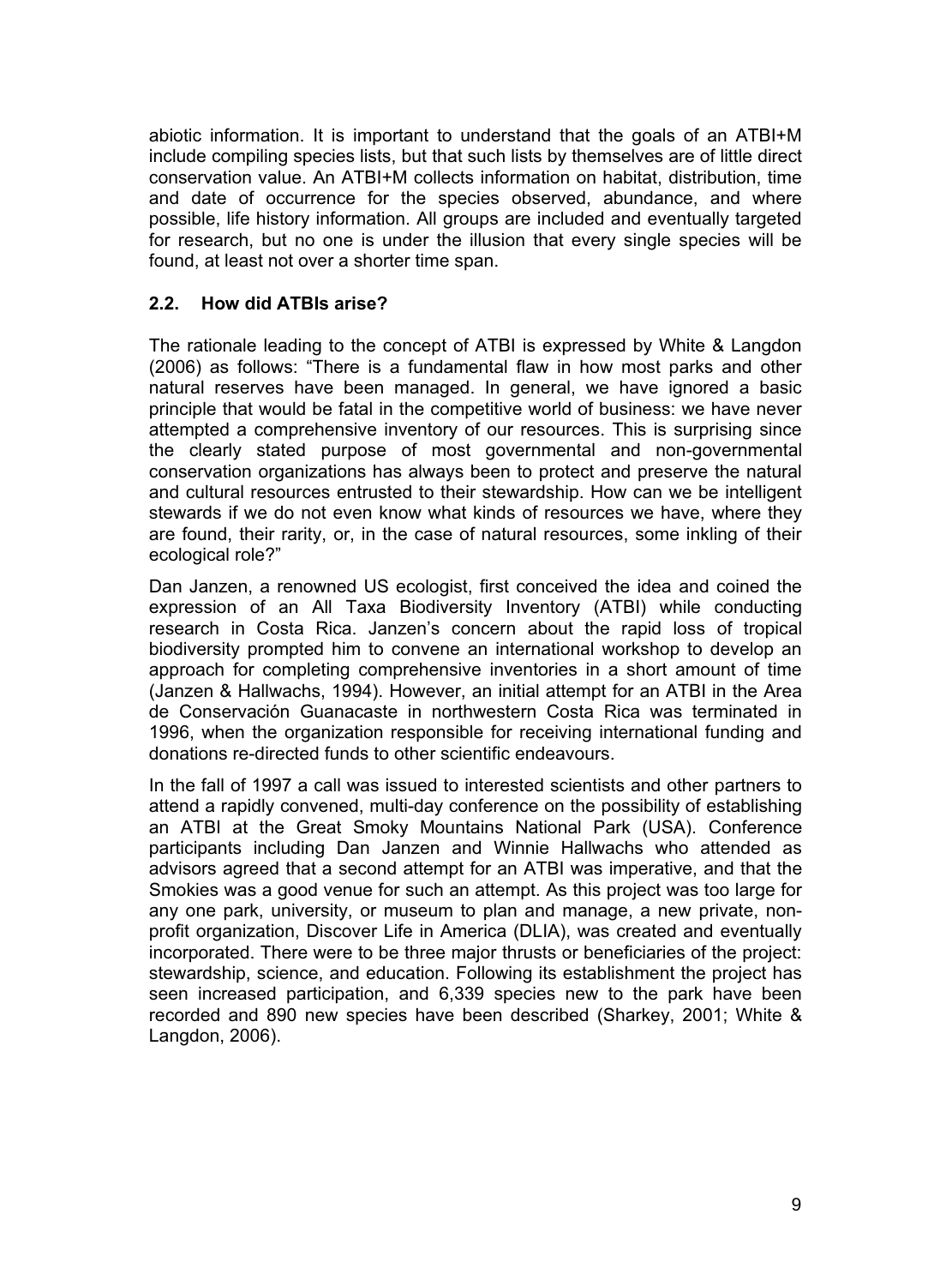## **2.3. How are EDIT ATBI+M pilot sites initiated and how to participate?**

Initially two EDIT workshops were held in 2006 and 2007 at the State Museum of Natural History in Stuttgart for interested partners, where 22 European and 11 non-European protected areas were proposed as potential ATBI+M pilot sites (see www.atbi.eu/forum/?q=node/682). All proposals were evaluated by participants and EDIT partners according to their scientific (taxonomic) interest, accessibility and logistics, local interest and support, as well as the state of knowledge and available data (Häuser *et al*. 2007). Following a ranking and further considerations of budget and feasibility, negotiations towards signing a Memorandum of Understanding (MoU) with the relevant authorities and counterpart institutions were conducted for selected sites, which specified conditions under which inventory and monitoring field work would be carried out, including possibilities of collecting biological specimens and obligations of datasharing between EDIT's ATBI+M participants and the other partners. In generic terms, the EDIT ATBI+M approach provides individual taxonomists and other experts with opportunities to conduct their research under specific conditions at the pilot sites while agreeing to deliver and share all primary occurrence data and records with the relevant authorities and the project. As an additional incentive for participation, EDIT also provides limited support for travel and accommodation, as well as for logistics and equipment also encouraging the use of new recording tools and techniques. While participants can use the data and materials generated for their own research, they are obliged to provide the primary observation and collection data in a defined digital format, which allows for easy integration of records from many individual participants (Häuser *et al*. 2009).

Potential participants can register their interest at a dedicated website, a socalled "ATBI+M forum", where they can indicate their expertise, specific research interests and preferences, and also download relevant information guidelines and documents (www.atbi.eu/?q=node/1026). To initiate their participation all individual participants have to sign and submit detailed Terms of Reference which specify responsibilities and obligations, both for the participant, the EDIT project, and relevant authorities and counterparts. Arrangements for field work are made directly with project managers at the pilot site, whereas financial aspects are handled by the EDIT WP7 project management. EDIT's fundingschemes for supporting participants is adapted to each ATBI+M pilot site. Basically, transportation costs, accommodation and daily allowances are granted up to a fix amount for individual visits up to 2 weeks. All participants need to familiarize themselves with the data guidelines before embarking on any field work (see Chapter 4, for details). Reimbursement of costs claimed by participants occurs only in return for data delivered.

Filled-in tables of the localities visited and the collecting events from each field trip or session, at least, need to be submitted when asking for reimbursement, for which 70% of the costs claimed can be reimbursed directly following the fieldwork. Full reimbursement or reimbursement of the remaining 30% of costs will only occur after submitting the complete inventory/monitoring data.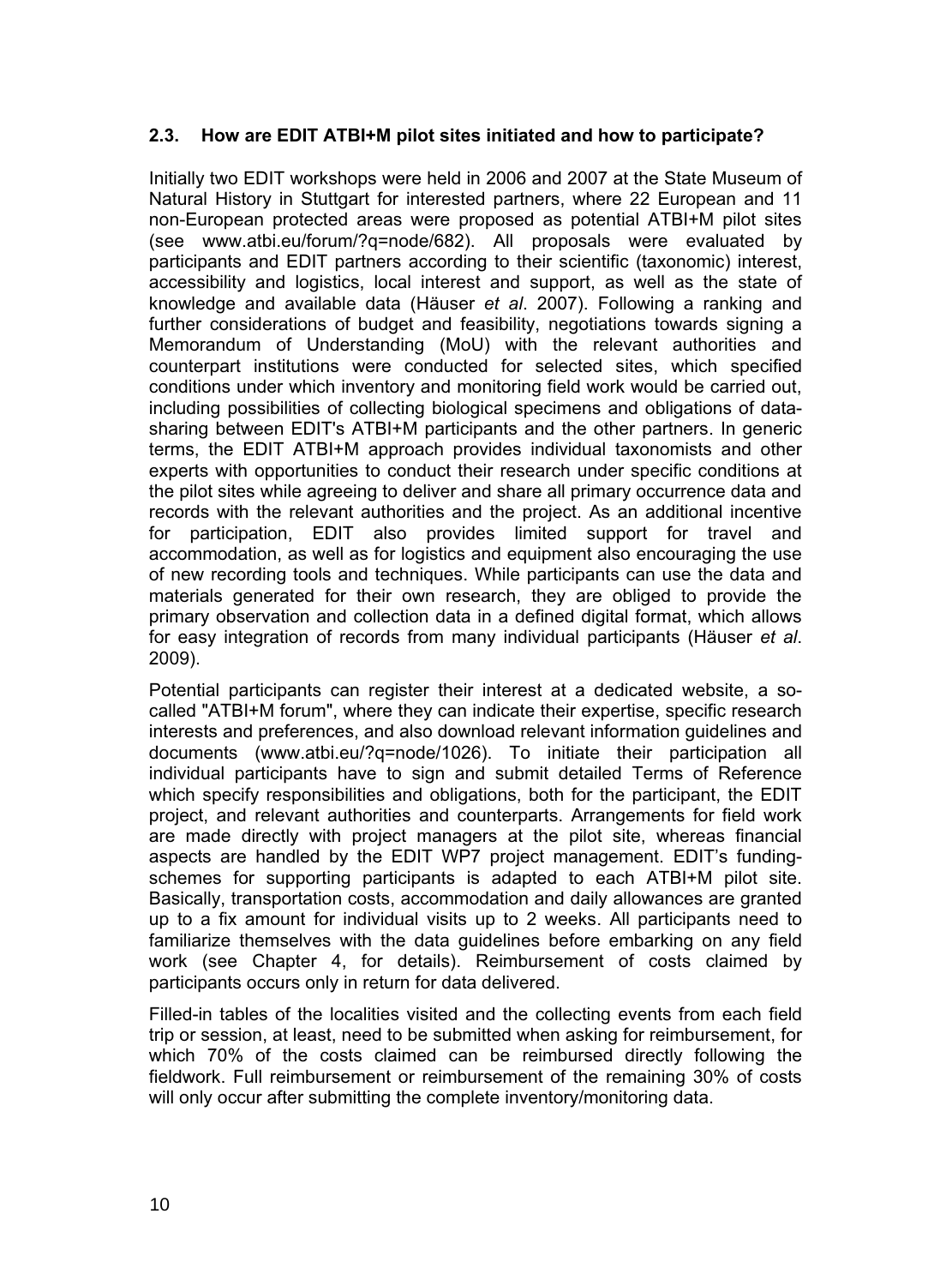All data delivered by participants have to undergo a data checking and cleaning procedure during which a close contact between the EDIT WP7 management and the individual scientist is maintained, which generally results in improved datasets which are subsequently uploaded to dedicated websites for individual ATBI+M pilot sites. The data generated from EDIT ATBI+M pilot sites are also made accessible through the Global Biodiversity Information Facility (GBIF: http://data.gbif.org), which also offers a means of immediate publication of the original data while crediting the individual researcher or recorder. Another possibility to search for these data is via the 'EDIT Specimen and Observation Explorer for Taxonomists' developed as part of EDIT WP5 activities (Zippel *et al*., 2009). Further to these presentations of data for scientists and other users, all primary data generated through the project are also provided directly to the park and relevant authorities, which can directly incorporate the data into their geographic information systems and other applications for more effective park management. The availability of new, accurately timed and geo-referenced, digital biodiversity data greatly enhances capabilities for efficient and timely protected area management, at least for the active ATBI+M pilot sites.

# **3. First experiences from EDIT ATBI+M pilot sites**

EDIT has established between 2007 and 2008 two larger European ATBI+M pilot sites, which both remain fully operational. The first pilot site comprise the Natural Parks Mercantour (France) (Fig. 2A) and Alpi Marittime (Italy) (Fig. 2B), and the second one is located in the Gemer region (Slovakia). The latter is composed of the three Slovakian National Parks "Muránska Planina", "Slovenský Kras", and "Slovenský Raj" (Fig. 3).



**Fig. 2. A.** Impression of Mercantour National Park. **2. B.** Impression of Alpi Marittime National Park. (Photos by Anke Hoffmann).



**Fig. 3.** Impressions of the Gemer area (Photos by Anke Hoffmann).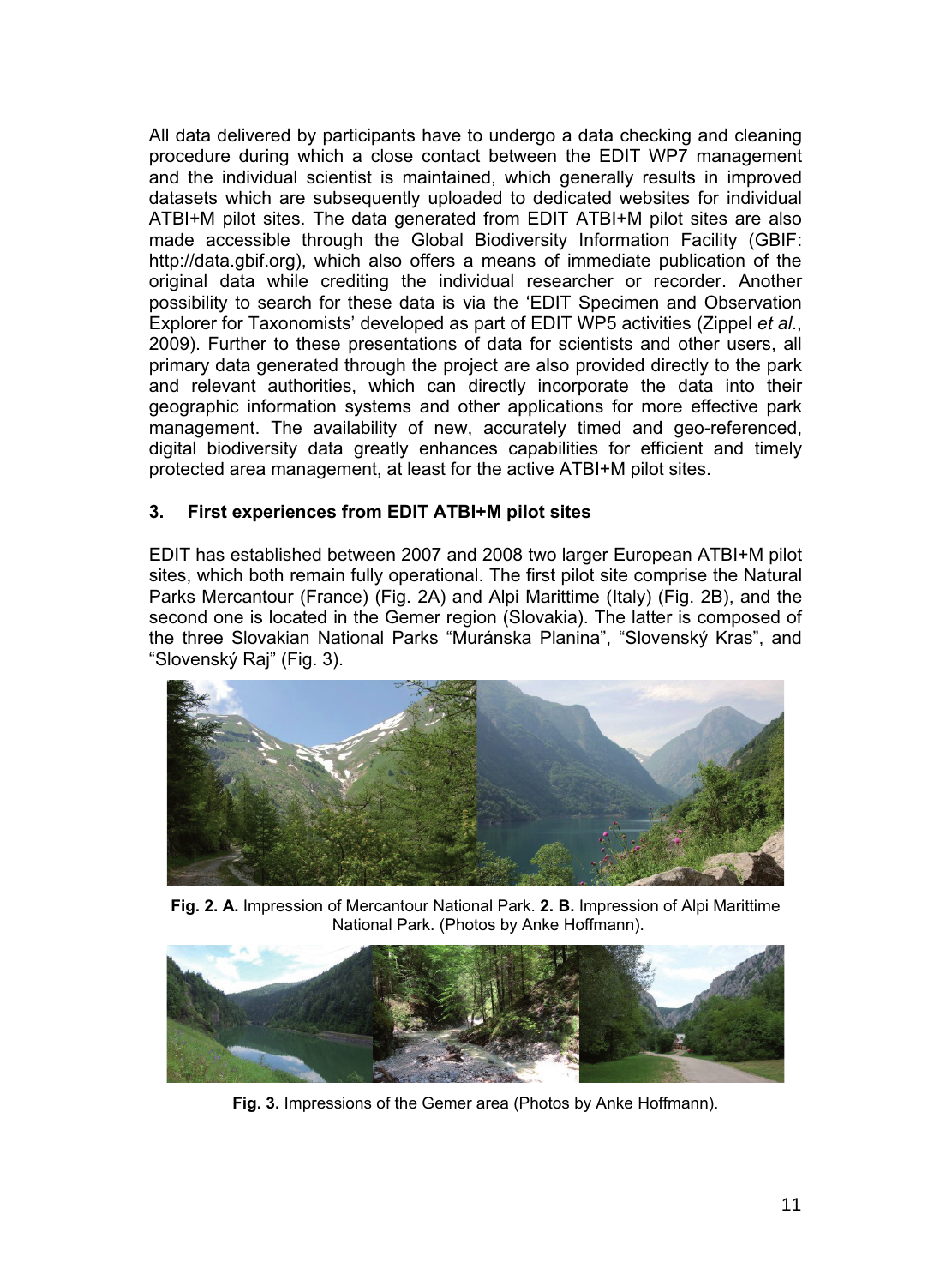More detailed information about these European ATBI+M pilot sites can be found on the following dedicated EDIT and park websites:

Mercantour/Alpi Marittime: www.atbi.eu/mercantour-marittime Gemer: www.atbi.eu/gemer Mercantour: www.mercantour.eu Alpi Marittime: www.parks.it/parco.alpi.marittime/Eindex.html Muránska Planina: www.gemer.sk/ciele/mplanina/en.html Slovenský Kras: www.gemer.sk/ciele/skras/en.html Slovenský Raj: www.slovenskyraj.sk/en.html

# **3.1. ATBI+M pilot site Mercantour / Alpi Marittime (France / Italy)**

Following the signing of a Memorandum of Understanding between representatives of the Mercantour and Alpi Marittime Natural Parks and EDIT, activities at this bi-national ATBI+M site started in 2007. Since its establishment participation at this site has constantly increased, especially for the number of involved scientists (Fig. 4). As of December 2009, 170 scientists from 12 countries (42 institutions) had visited the two parks having spent a total of 1,561 field days. During this time period, a total number of 4,772 species have been recorded and 25,583 individual data sets on their distribution within the parks have been delivered (Fig. 5). The strong increase in both the number of recorded species and data sets between 2007 and 2008 is explained by the time needed to identify the collected specimens, usually during winter and spring. Still a good number of data sets are expected to be delivered until the spring of 2010 and field surveys during the vegetation period of this year will result in a further increase of both the number of recorded species and individual data sets.



**Fig. 4.** Participation at the ATBI+M pilot site Mercantour / Alpi Marittime  $(2007 - 2009)$ .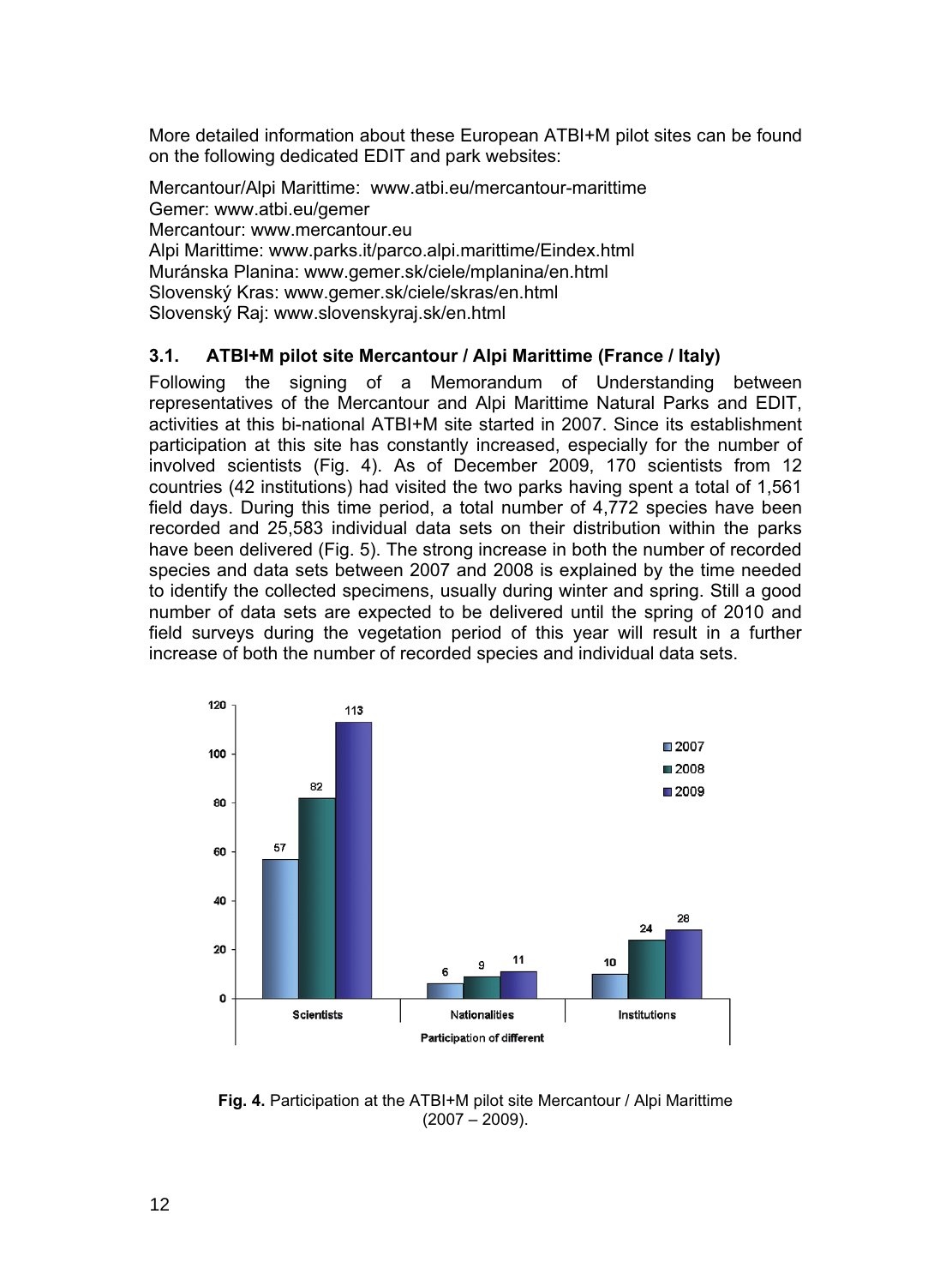

**Fig. 5.** Number of identified species and delivered data sets and their annual distribution (2007 – 2009) for Mercantour / Alpi Marittime pilot site.

Animals comprise almost two thirds of the reported species ( $n = 3092$ , Fig. 6), with insects being the largest represented group (91.1%). The insect groups with the highest species numbers recorded so far correspond to the Lepidoptera (n = 1890), and the Coleoptera ( $n = 489$ ). In summary, important additions to the knowledge on the flora and fauna of this ATBI+M pilot site have been achieved so far:

- -59 new species records for the parks;
- -33 new species records for France/Italy;
- -2 species, at least, new to science.



**Fig. 6.** Proportion of records for different kingdoms for total number of species for Mercantour / Alpi Marittime pilot site.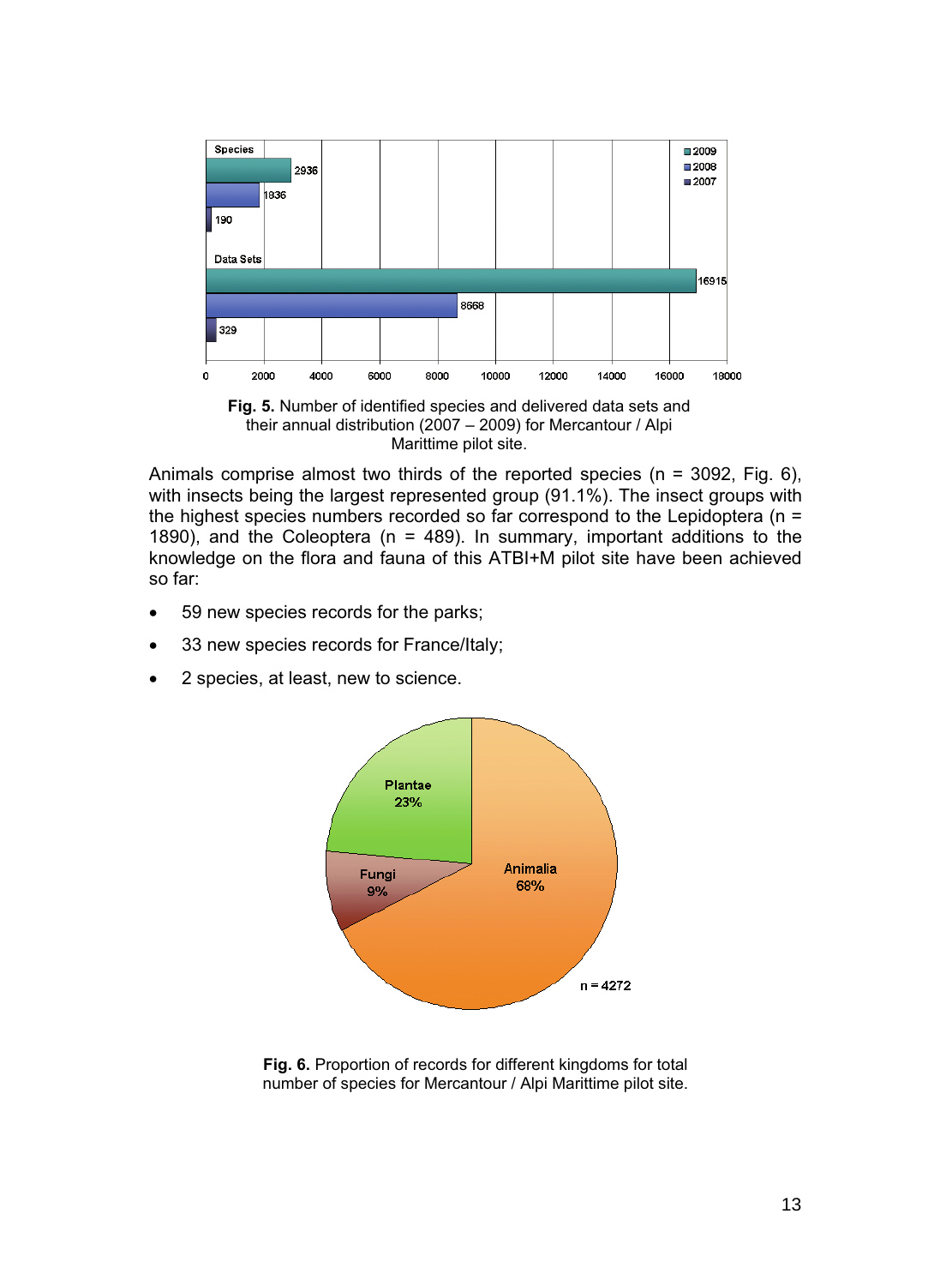Individual data sets of all recorded species can be found on the Mercantour/Alpi Marittime website www.atbi.eu/mercantour-marittime/ under "park biodiversity" and "taxonomic details". At the GBIF portal, the respective data are available at: data.gbif.org/datasets/resource/7949/.

# **3.2. ATBI+M pilot site Gemer region (Slovakia)**

In January 2007, the Memorandum of Understanding was signed by representatives of EDIT and the Slovakian national nature conservancy, and field activities started fully in 2008. Up-to-date 39 researchers from 12 countries (26 institutions) have visited 75 times the ATBI+M Gemer area, and have spent more than 500 days in the field. From 2008 to 2009 the amount of field days has increased by 67%. The main focus of research was on the Muránska Planina National Park, only a third of the research was pursued in the two other National Parks of the Gemer area. In 2009, the interest for Slovenský Raj and Slovenský Kras has increased, but further promotion for those sites is needed. The preference by researchers for the Muránska Planina National Park is probably based on the ideal logistics at this site, which includes a field station (Fig. 7). The field station with some laboratory infrastructure is part of the information centre of the Muránska Planina National Park at Murán village, where accommodation is also available for participants.



**Fig. 7.** Number of identified species and delivered data sets and their annual distribution (2007 – 2008) for the Gemer ATBI+M pilot site.

So far, a total of 1,360 species (3,357 data sets) have been documented for the Gemer ATBI+M pilot site to date (Fig. 8). Animals represent more than half of all recorded species ( $n = 751$ ) (Fig. 9), whereas 83% of this group are made up of insects, mainly Diptera ( $n = 318$ ) and Lepidoptera ( $n = 305$ ). These results indicate that there is still a high demand for further experts targeting other groups at the Slovakian ATBI+M sites. Individual data sets of all recorded species can be found on the EDIT Gemer website: www.atbi.eu/gemer/ under "park biodiversity" and "taxonomic details". At the GBIF portal, the respective data are available at data.gbif.org/datasets/resource/7950/.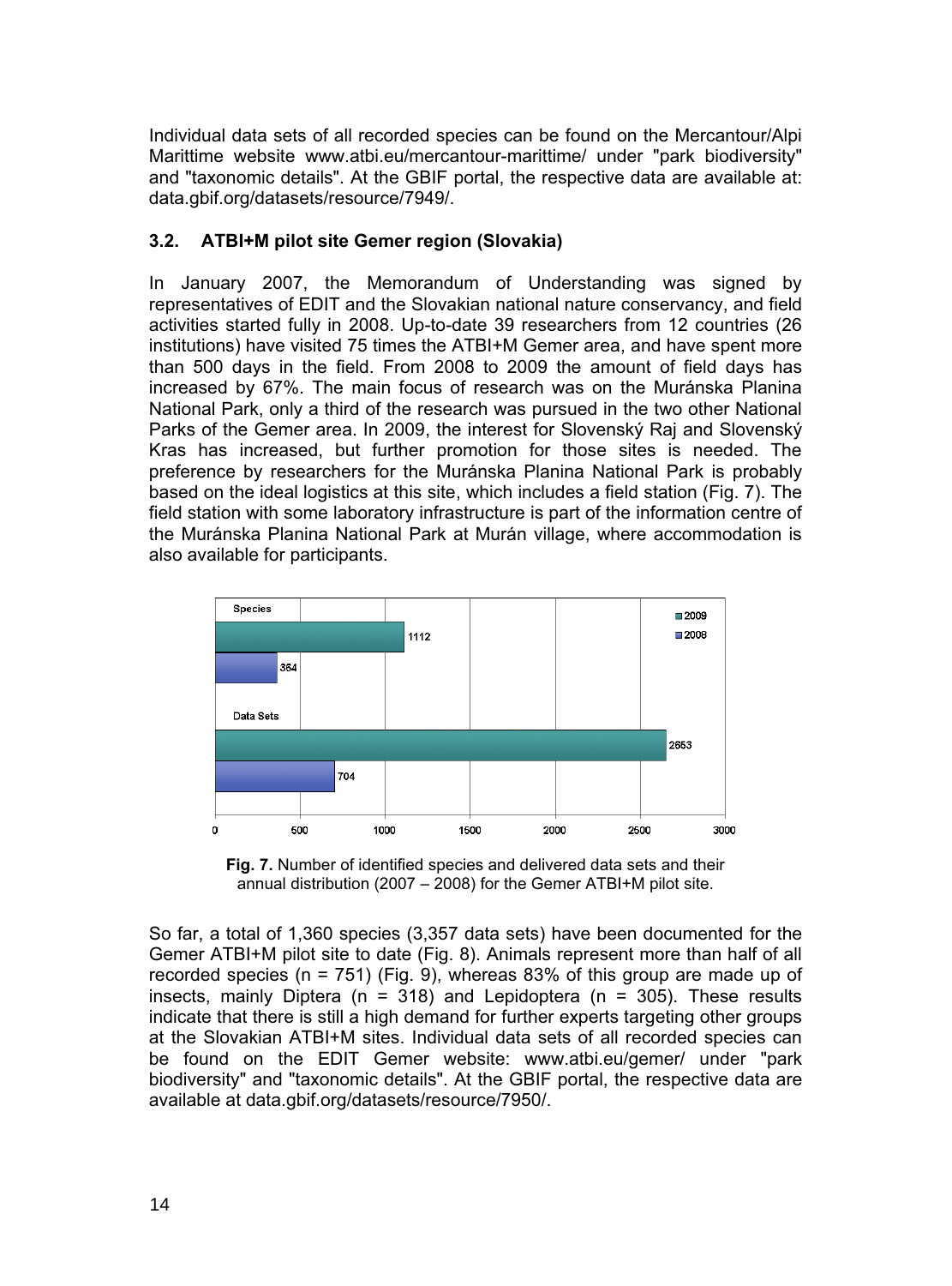

**Fig. 8.** Proportion of records for different kingdoms for total number of species for the Gemer ATBI+M pilot site.



**Fig. 9:** Field station for ATBI+M participants in Murán village. (Photos by Lellani Farinas and Anke Hoffmann).

# **4. References**

GODFREY, H.C.J. 2002*.* Challenges for taxonomy. *Nature* 417: 17-19.

GOLDING, J.S. & TIMBERLAKE, J. 2003. How Taxonomists Can Bridge the Gap Between Taxonomy and Conservation Science. *Conservation Biology* 17(4): 1177-1178.

HÄUSER, C. L. RIEDE, K. & BOS, M. 2007. Second Workshop on ATBI+M: Data recording methods and extra-European site selection. *EDIT Newsletter* 2: 9-10.

HÄUSER, C.L., KROUPA, A., MONJE, J.C. & EYMANN, J. 2009. Taxonomic Expertise and New Tools for Biodiversity Inventory and Monitoring of Conservation Areas: The EDIT ATBI+M approach. *Mitteilungen der Deutschen Gesellschaft für allgemeine und angewandte Entomologie* 17: 343-346.

HENRY, P.-Y., LENGYEL, S., NOWICKI, P., JULLIARD, R., CLOBERT, J., CELIK, T., GRUBER, B., SCHMELLER, D. S., BABIJ, C. & HENLE, K. 2008. Integrating ongoing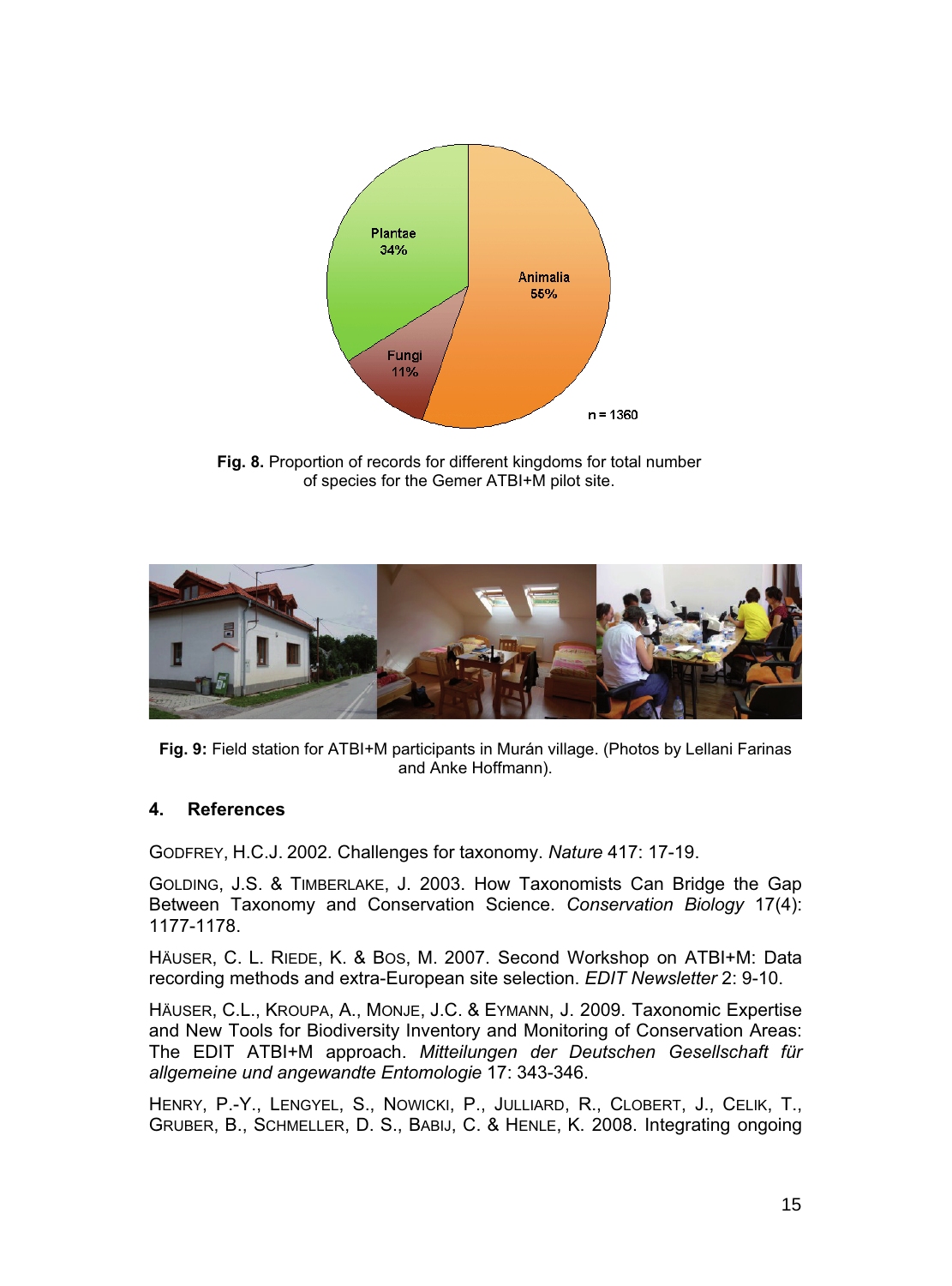biodiversity monitoring: potential benefits and methods. *Biodiversity and Conservation* 17: 3357-3382.

JANZEN, D.H. & HALLWACHS, W. 1994. All Taxa Biodiversity Inventory (ATBI) of Terrestrial Systems: A Generic Protocol for Preparing Wildland Biodiversity for Non-Damaging Use. *Report of a National Science Foundation Workshop*, 16-18 April 1993, Philadelphia, Pennsylvania.

LA SALLE, J., WHEELER, Q. D., JACKWAY, P., WINTERTON, S., HOBERN, D., LOVELL, D. 2009. Accelerating taxonomic discovery through automated character extraction. *Zootaxa* 2217: 43-55.

MAYO, S.J.R. ALLKIN, R., BAKER, W., BLAGODEROV, V., BRAKE, I., CLARK, B., GOVAERTS, R., GODFRAY, C., HAIGH, A., HAND, R., HARMAN, K., JACKSSON, M., KILIAN, N., KIRKUP, D.W., KITCHING, I., KNAPP, S., LEWIS, G.P., MALCOLM, P., VON RAAB-STRAUBE, E., ROERTS, D.M., SCOBLE, M., SIMPSON, D.A., SMITH, C., SMITH, V., VILLALBA, S., WALLEY L. & WILKIN, P. 2008. Alpha e-taxonomy: Responses from the systematics community to the biodiversity crisis. *Kew Bulletin* 63: 1-16.

MALLET, J. & WILLMOTT, K. 2003. Taxonomy: renaissance or Tower of Babel? *Trends in Ecology & Evolution* 18: 57-59.

MCNEELY, J.A. 2002. The role of taxonomy in conserving biodiversity. *Journal for Nature Conservation* 10(3): 145-153.

NEW, T.R. 1996. Taxonomic focus and quality control in insect surveys for biodiversity conservation. *Australian Journal of Entomology* 35(2): 97-106.

POLASZEK, A. 2005. A universal register for animal names. *Nature*, 437: 477.

ROSEN, D. 1986. The role of taxonomy in effective biological control programs. *Agriculture, Ecosystems & Environment* 15: 121-129.

SCHLICK-STEINER, B., STEINER, F.M., SEIFERT, B., STAUFFER, C., CHRISTIAN, E. & CROZIER, R.H. 2010. Integrative Taxonomy: A multisource approach to exploring biodiversity. *Annual Review of Entomology* 55: 421-438.

SCOBLE, M.J. 2004. Unitary or unified taxonomy? *Philosophical Transactions of the Royal Society of London, Biological Sciences* 359(1444): 699–710.

SHARKEY, M.J. 2001. The All Taxa Biological Inventory ot the Great Smoky Mountains National Park. *Florida Entomologist* 84(4): 556-564.

SOBERÓN, J. & PETERSON, A.T. 2009. Monitoring Biodiversity Loss with Primary Species-occurrence Data: Toward National level Indicators for the 2010 Target of the Convention on Biological Diversity. *Ambio* 38: 29-34.

TILLIER, S., BERENDSOHN, W., ENGHOFF, H., HÄUSER, C.L., LOS, W., RAMOS, M., SCOBLE, M. & VAN GOETHEM, J. 2005. The European Distributed Institute of Taxonomy (EDIT): a network for integration of taxonomy supported by the European Commission. *In*: Secretariat of the Convention on Biological Diversity (ed*). Success Stories in Implementation of the Programmes of Work on Dry and Sub-Humid Lands and the Global Taxonomy Initiative*. CBD Technical Series, 21. Secretariat of the Convention on Biological Diversity, Montreal: pp. 127-128.